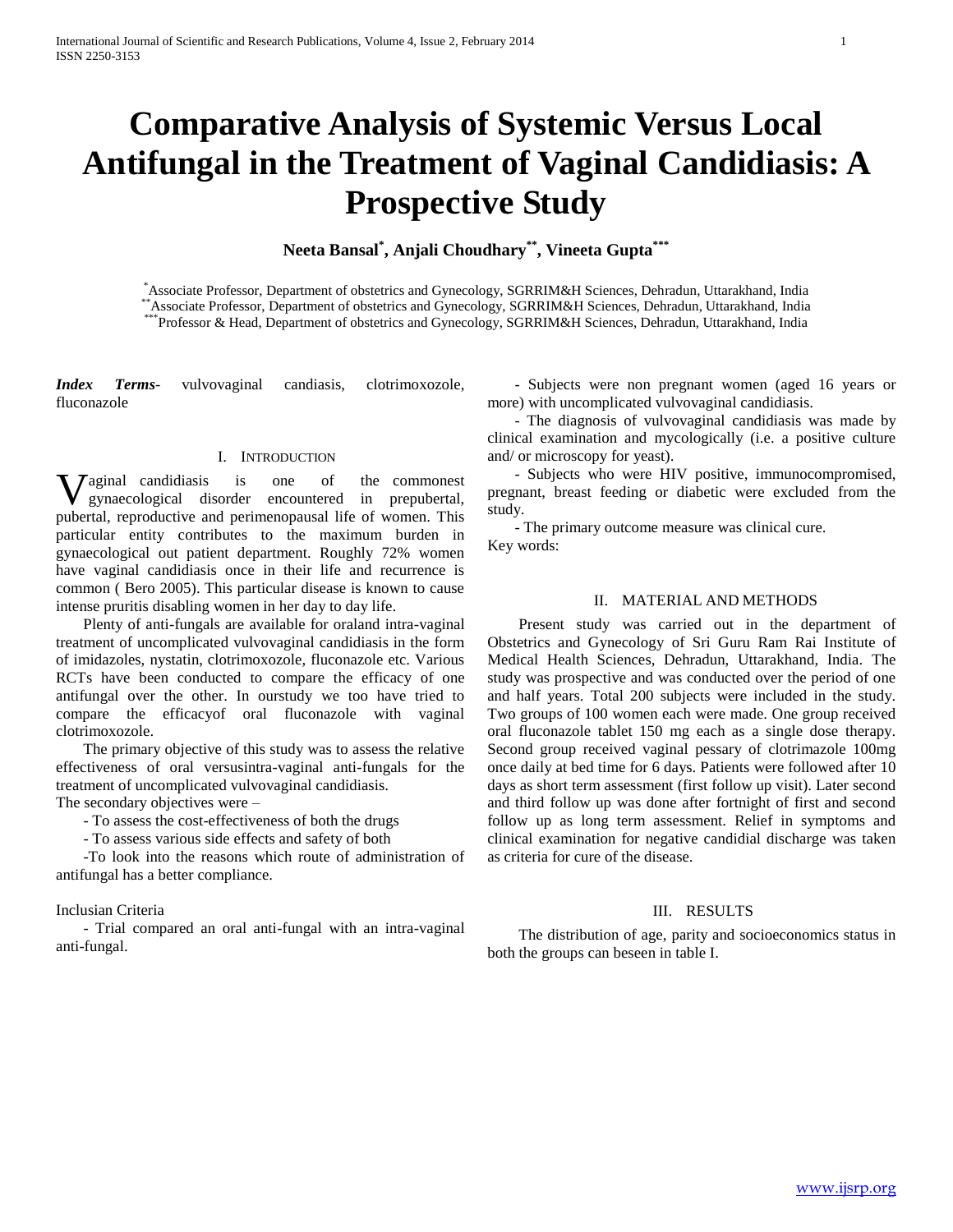|               | Age         | <b>Parity</b>  | * Socioeconomic Status |                   |                |                     |                  |
|---------------|-------------|----------------|------------------------|-------------------|----------------|---------------------|------------------|
| <b>Groups</b> |             |                | Low                    | <b>Low Middle</b> | <b>Middle</b>  | <b>Upper Middle</b> | <b>Upper</b>     |
|               | $<$ 20 yrs  | P <sub>0</sub> |                        | 2                 | $\mathbf{0}$   |                     | $\theta$         |
|               | 20-40 yrs   | P <sub>0</sub> | 10                     | 9                 | 5              | 6                   | 5                |
|               |             | P <sub>1</sub> | ⇁                      | 8                 |                |                     |                  |
|               |             | P <sub>2</sub> | 4                      | 6                 |                |                     | 2                |
|               |             | P <sub>3</sub> | 4                      | 5                 | 6              |                     |                  |
|               | $>40$ yrs   | P <sub>2</sub> | $\overline{2}$         | $\mathfrak{D}$    |                |                     | $\overline{2}$   |
|               |             | P <sub>3</sub> | 2                      |                   | 2              |                     | $\boldsymbol{0}$ |
| $\mathbf{I}$  | $<$ 20 yrs  | P <sub>0</sub> | 3                      |                   | $\mathbf{0}$   |                     | $\boldsymbol{0}$ |
|               | $20-40$ yrs | P <sub>0</sub> | 12                     | 6                 | $\overline{c}$ | 5                   | 4                |
|               |             | P <sub>1</sub> | 5                      | 10                | 2              |                     |                  |
|               |             | P <sub>2</sub> | 6                      | 4                 | 4              |                     | $\theta$         |
|               |             | P <sub>3</sub> | $\overline{4}$         | 5                 |                |                     | 3                |
|               | $>40$ yrs   | P <sub>2</sub> | $\overline{2}$         | $\mathfrak{D}$    |                | $\Omega$            | 3                |
|               |             | P <sub>3</sub> | 2                      |                   |                | 0                   | 1                |

| Table I : Distribution of age, parity and socioeconomic status of women |  |  |
|-------------------------------------------------------------------------|--|--|
|                                                                         |  |  |

\*Socioeconomic Status - per capita income per month Low - <500 Low Middle - >500-<1000 Middle ->1000-< 1500 Upper Middle - >1500-<2000 Upper - >2000

 Majority of the women suffering from vaginal candidiasis were of reproductive age group with parity 1  $\&$  2. Sixty three percent women were from low & low middle socioeconomic status in both the groups.

 The symptoms with which the women with candidiasis presented were –

| Symptoms                                 | Group I | Group II |
|------------------------------------------|---------|----------|
| Vaginal itching alone                    | 16      |          |
| Vaginal discharge alone                  | 18      | 20       |
| Vaginal soreness                         | 42      | 39       |
| Vaginal itching with thick curdy white   | 10      | 12       |
| vaginal discharge                        |         |          |
| Severe vaginal irritation, discharge and | 6       | 8        |
| lower abdominal pain                     |         |          |
| Oral white patches with vaginal itching  | 8       |          |

 Most of the women presented with thick curdy vaginal discharge with itching.

 Women with group one received oral fluconazole and group two received vaginal suppositories of cotrimazole. There were demonstrated how to insert the vaginal tablets.

 On their first follow up after 10 days (shortterm assessment) the cure of the disease wasseen as follows table III.

Group I

Symptoms / Clinical Examination

Complete relief 198 Partial relief 2 No relief  $\begin{array}{ccc} \hline \end{array}$  0

discharge. Partial relief was when some symptoms were still present and speculum examination revealed persistence of some curdy discharge. Complete relief was seen in group I (98%) significantly much more as compared to group II (46%). Also in group It here was not a single women belonging to the 'no relief' group. Duration of relief of symptoms was comparatively lesser in group I who received the oral therapy as compared to group II with vaginal therapy.

## **Table IV: Duration of cure**

| Duration of            | Group I | Group II |
|------------------------|---------|----------|
| <b>Symptoms Relief</b> |         |          |
| 3 days                 | 86      | 26       |
| $4-6$ days             |         | 36       |
| >6 days                |         | 38       |

 % patients came back for follow up in the first visit. 97% and 96% came back for second follow up in group one and two respectively.

 For the third follow up visit 82% of group I and 86% of group II came back. Out of 86% who came back after third visit 19 women still had complaints of vaginal itching and discharge.

# **Table V: Compliance of patients for follow up**

| isease |          | Follow up visit                           | Group I | Group II |
|--------|----------|-------------------------------------------|---------|----------|
|        |          | Ist visit (after 10                       | 100     | 100      |
|        | Group II | davs)                                     |         |          |
|        |          | $\gamma$ <sup>nd</sup><br>visit (after 15 | 97      | 96       |
|        | 46       | days of $15\%$ visit)                     |         |          |
|        | 47       | $3rd$ visit (after 15                     | 82      | 86       |
|        |          | days of $3rd$ visit)                      |         |          |

 Complete relief was considered when women was asymptomatic and clinical speculum examination revealed no